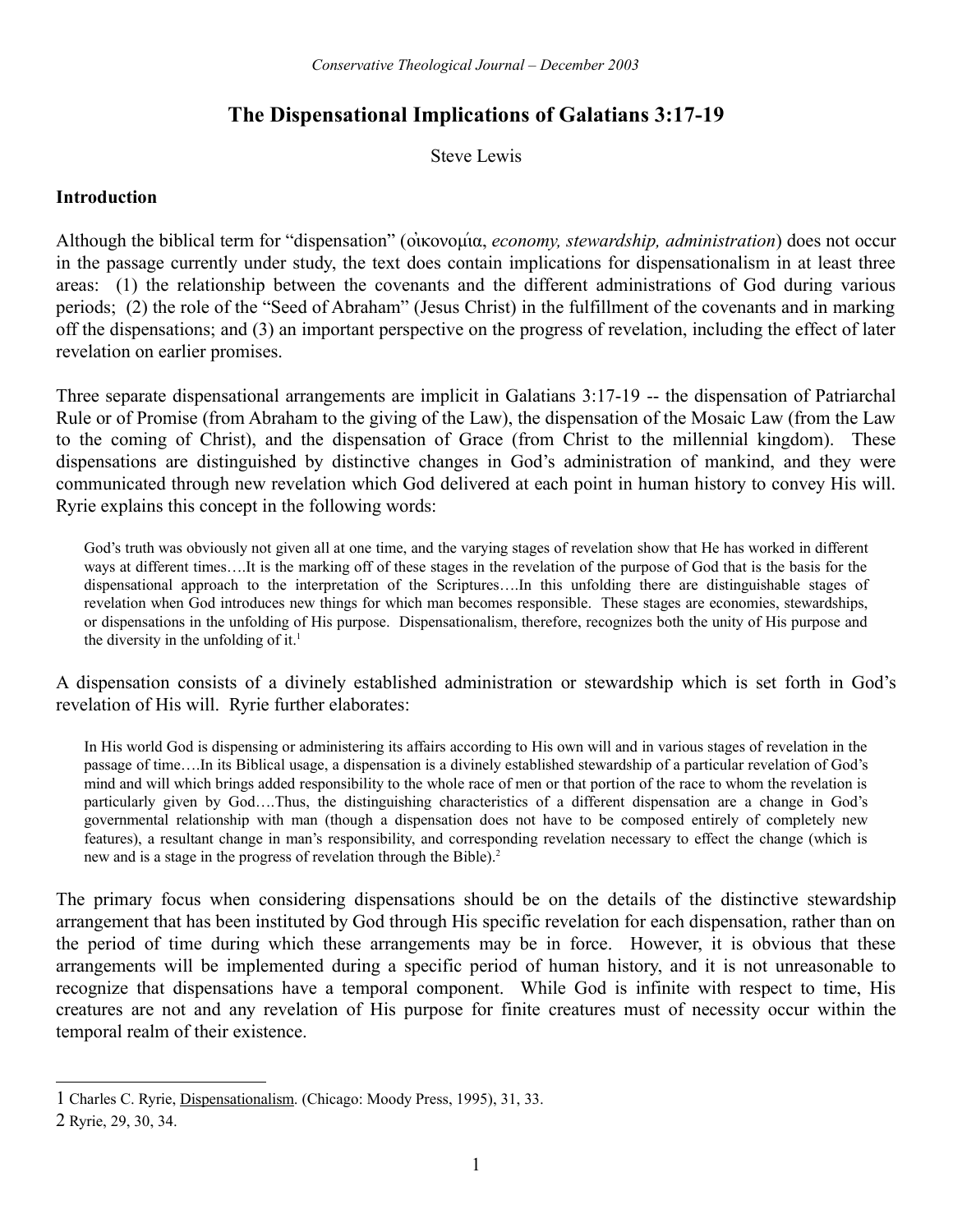With these basic concepts and definitions in mind, the remainder of this paper will focus on an exegetical study of Galatians 3:17-19. During this exegetical analysis, each verse will be examined to determine its implications for dispensationalism.

## **Exegesis of Galatians 3:17**

Tou'το δε' λέγω: (What I am saying is this:) διαθήκην προκεκυρωμένην ύπο' του' θεου' (a covenant having been previously confirmed by God) **o μετα** τετρακόσια και τριάκοντα ετη γεγονω" νόμο' (the *having-come-into-being-after-four-hundred-and-thirty-years* law) **ovk avapoi** (cannot annul)  $\dot{e}i'$  **τo'** καταργη`σαι τη' ν επαγγελίαν (so as to abolish the promise).

Paul introduces his argument with the phrase, "Now I am saying this:" and the structure of the sentence which follows has several features of interest. The direct object ( $\delta u \theta \hat{n} \kappa \eta v$ , *covenant*) appears first for emphasis. This covenant must refer to the Abrahamic Covenant -- the promises made by God to Abraham -- which Paul previously discussed in Galatians 3:6-9, 14-16. Paul had made it clear that Abraham received these unconditional promises by faith alone and that God reckoned righteousness to his account. Abraham becomes Paul's primary example of justification by faith apart from works of the law. When discussing the Abrahamic Covenant Paul concentrates on the provision of "blessing for the nations." Ryrie comments, "Notice that in Galatians 3:8 Paul focuses on only one promise in the Abrahamic covenant, namely, 'All the nations shall be blessed in you."<sup>[3](#page-1-0)</sup> He goes on to say:

Before Israel ever came into being as a nation through Isaac and Jacob, Abraham became the pattern for the justification of all people, including those who would believe from among the Jewish nation that would later arise. Faith and justification are personal and individual matters, and belonging to the spiritual seed of Abraham is also a personal and individual matter unrelated to race. The spiritual seed of Abraham does not mean Israel, for Abraham is related to Israel as a national father, and he is related as a spiritual father to believing individuals of all nations (including the Jewish nation) who believe.<sup>[4](#page-1-1)</sup>

This distinction between the natural descendants of Abraham and the spiritual descendants is an important one, because the Jewish people had come to link the Abrahamic covenant with the Mosaic Law, and to tie the promised blessings of God exclusively to membership in the nation of Israel. In discussing Paul's line of reasoning here, Hansen states that, "Behind this argument was the traditional Jewish understanding of the Abrahamic covenant in terms of the Mosaic Law. Indeed, the term covenant became synonymous with law."[5](#page-1-2) But in Galatians 3:17 Paul is deliberately breaking down this traditional Jewish link by equating the *covenant*  with the *promise* as opposed to the Law. In this regard Longenecker observes that, "Verse 17 contains a number of terms that are either the same as or synonymous with those used in vv 15-16. The nouns  $\delta u \theta$  nK (vv 15, 17) and  $\frac{\partial \pi}{\partial x}$  (vv 16, 17) are the most obvious: the first covering the whole semantic range from a human 'will' to a divine 'covenant,' with diverse applications depending on context; the second, whether plural or singular, having reference to God's promise to Abraham."<sup>[6](#page-1-3)</sup> Hansen explains how Paul's linking of these two terms serves the purpose of his argument:

In this argument, Paul equates the promise and the covenant and splits apart the covenant promise from the law…His use of *promise* as an equivalent term for *covenant* in v. 17 and his frequent repetition of 'promise' in the argument indicate that he is determined to capture the concept of the covenant for his own use against the troublemakers….Probably the reason why Paul

<span id="page-1-0"></span><sup>3</sup> Ryrie, 138.

<span id="page-1-1"></span><sup>4</sup> Ryrie, 139.

<span id="page-1-2"></span><sup>5</sup> G. Walter Hansen, Abraham in Galatians. (Sheffield: Sheffield Academic Press, Ltd., 1989), 127.

<span id="page-1-3"></span><sup>6</sup> Richard N. Longenecker, Galatians. (Dallas: Word Books, 1990), 132.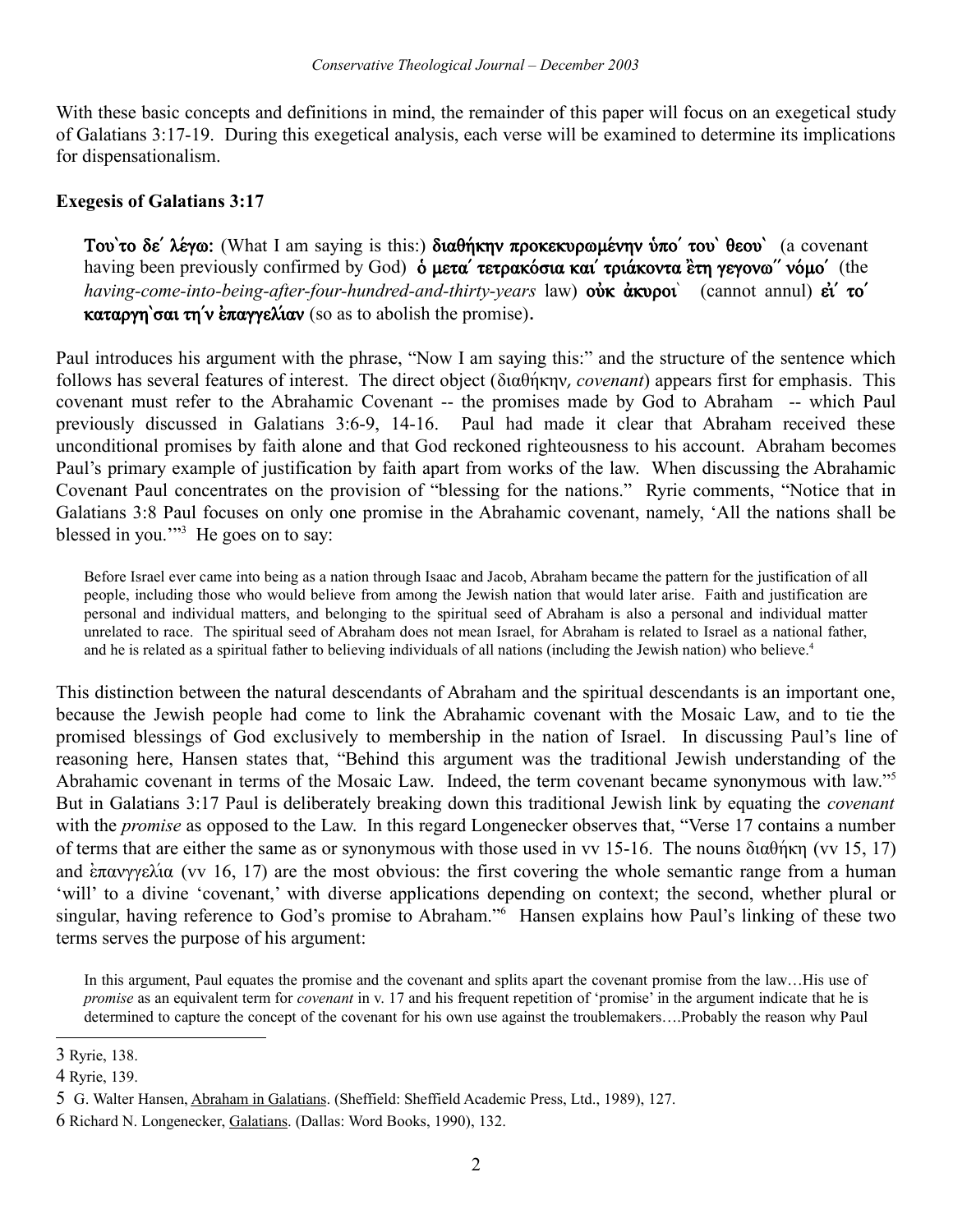### *Conservative Theological Journal – December 2003*

did not use  $\delta u \theta$  after 3:17 was precisely because it had been almost inseparably linked in Jewish tradition with the Mosaic Law, circumcision, and the election of the Jewish nation. So Paul drops the term to avoid confusing his understanding of the covenant with this Jewish monistic, nationalistic understanding. But he maintains the concept of the covenant in this argument for his Gentile mission by defining the Abrahamic covenant in terms of a promise of blessing for Gentiles.[7](#page-2-0)

By "capturing the concept of the covenant for his own use" Paul was able to clearly point out the error of the Judaistic teachers in the Galatian churches: they had missed the fact that the fulfillment of this aspect of the Abrahamic Covenant had arrived at that point in salvation history. Dunn expresses this idea in the following words:

We can re-express the main thrust of the Galatians 3 exposition in this way. The promise was not simply of land and of seed. It was also of blessing, and of blessing to the Gentiles through Abraham: 'In you [Abraham] shall all the nations/Gentiles be blessed' (Gal. 3:8). This element of promise, of blessing for the nations, Paul clearly regarded as a fundamental feature of the promise to Abraham (hence 3:14). The critique at this point, then, is that Paul's kinfolk were failing to recognize that the time for fulfillment of this element of the promise had arrived together with the promised seed. $8$ 

It is important to understand that the Abrahamic Covenant contained a *collection* of promises -- some addressed to Abraham himself, others to specific descendants of Abraham, and some to "All the nations/Gentiles." Galatians 3:17-19 clearly illustrates the larger principle that specific promises made by God may have outcomes or fulfillments that stretch across several dispensations. Ryrie comments that, "Clearly some promises given in one dispensation are not fulfilled in that same economy."[9](#page-2-2) In other words, dispensations are not necessarily marked off by the giving or the fulfilling of specific covenant promises.

There are two noteworthy aspects of the perfect passive participle which describes the covenant in 3:17. First, the perfect tense indicates that God's act of confirming the covenant happened in the past, but with results that continued on into the time of the writer. This shows that the covenant was still in force at least until the time when Paul was composing the epistle to the Galatians. Second, the verb κυρόω, *to make valid*, is used with the prefixed preposition pro- adding the temporal aspect of God *previously* confirming the covenant. Longenecker comments that, "The verb  $\pi$ pokupow (establish previously) appears in both sections as a perfect passive participle and functions similarly in both, though in v 17 the prefix  $\pi$ po- is added to make clear the temporal relation between the covenant and the law."[10](#page-2-3) Longenecker goes on to say:

In line with Hillel's seventh exegetical rule *dabar hallamed me'inyayno* (i.e., a word established by its context), [Paul] argues for the precedence of the Abrahamic covenant with its promise over the Mosaic law with its prescriptions, insisting that the purpose of the law of Moses had nothing to do with either annulling or adding to what God had covenanted with Abraham.[11](#page-2-4)

Paul's argument in this verse involves a temporal line of reasoning. This is clear not only from the temporal prefix of the participle mentioned above, but also from the use of the temporal preposition  $\mu \in \alpha'$  (*after*) and the specific number of years ( $\epsilon \tau \eta$ ) from the time of the promise to the introduction of the Law. He is demonstrating the temporal validity of the promises given to Abraham, even across several dispensational arrangements. The promises made to Abraham were made during what dispensationalists often call the dispensation of Promise or of Patriarchal Rule. "Until this dispensation, all mankind had been directly related to God's governing

<span id="page-2-0"></span><sup>7</sup> Hansen, 128.

<span id="page-2-1"></span><sup>8</sup> James D. G. Dunn, The Theology of Paul the Apostle. (Grand Rapids: Eerdmans Publishing Company, 1982), 144.

<span id="page-2-2"></span><sup>9</sup> Ryrie, 57.

<span id="page-2-3"></span><sup>10</sup> Longenecker, 133.

<span id="page-2-4"></span><sup>11</sup> Ibid.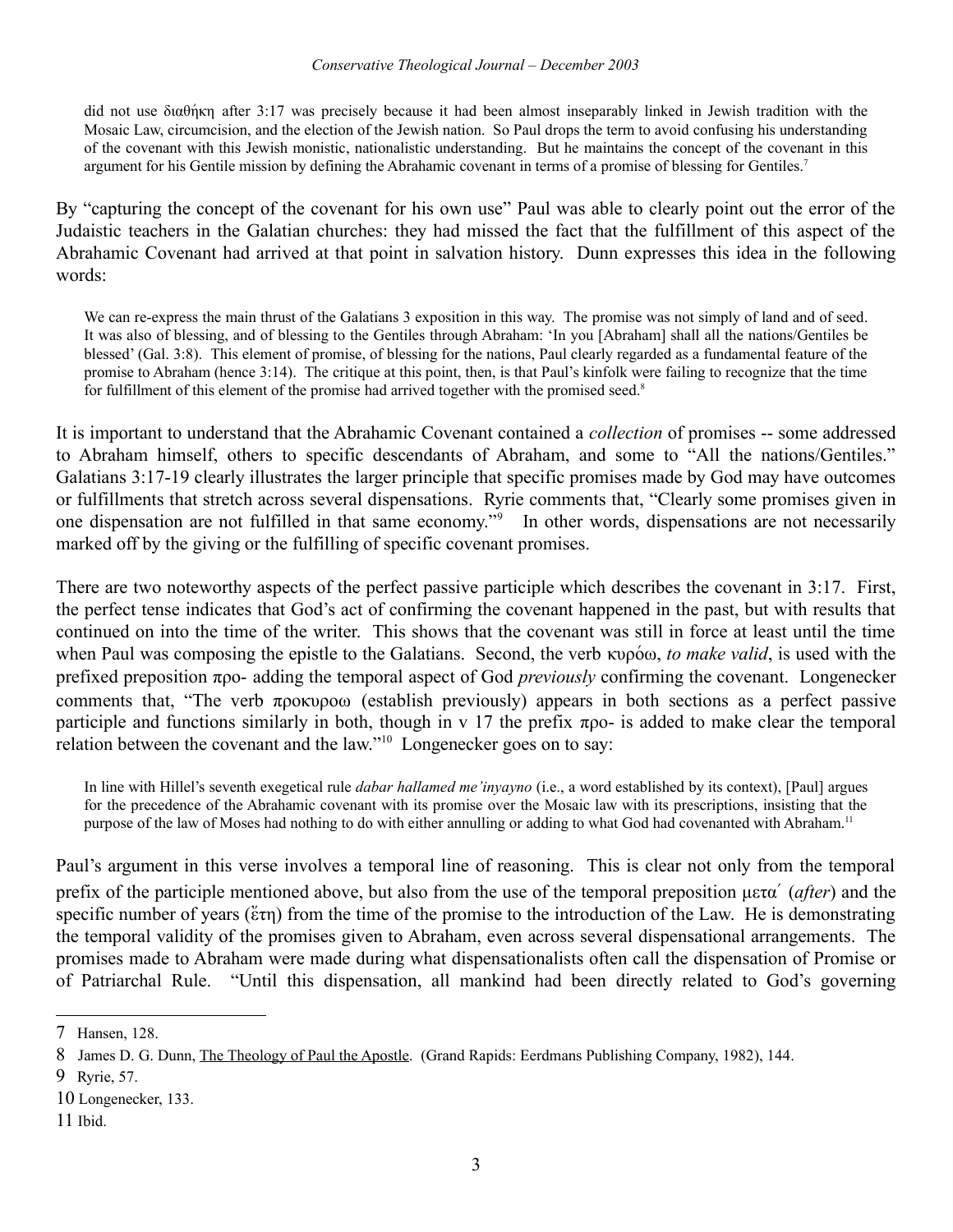principles. Now God marked out one family and one nation and in them made a representative test of all. The responsibility of the patriarchs was simply to believe and serve God, and God gave them every material and spiritual provision to encourage them to do this."<sup>[12](#page-3-0)</sup> A collection of promises was given to Abraham during this dispensation, and those promises having direct bearing on Abraham himself were fulfilled during his lifetime. After Abraham's death, the promises as yet unfulfilled were confirmed to Isaac and again to Jacob. But even within the lifetimes of all of the patriarchs there were promises that remained unfulfilled.

Next God instituted a new arrangement under which He governed His people through the Mosaic Law. Paul had already referred to this as a time when "as many as are of the works of the Law are under a curse" (Galatians 3:10) because of the humanly impossible task of measuring up to the standards of the Mosaic Law. Baker describes what life was like under the temporal rule of the Mosaic Law as well as what provisions were made for one's eternal well-being:

It is the plain teaching of the New Testament that every one who did not continue in all things that are written in the book of the law was under the curse, and it is equally plain that not one Israelite ever continued in all that the law demanded. The conclusion is inescapable that all must have been under the curse of the law. Did this mean, then, that all were lost? No, it could not, for it is equally plain that many of the Old Testament saints were saved. What, then, did the curse of the law mean? The law has a system of penalties, the extreme one being death. Paul teaches that the law has dominion over a man as long as he is alive, but that physical death frees one from the law (Romans 7:1-6). We have already shown that the Israelites, by virtue of the Abrahamic Covenant, the Passover, and the Covenant sacrifice were on redemption ground and were considered to be God's chosen nation and the people of God before ever the law was imposed upon them. Again, Paul makes it plain that the Law, which was given 430 years after the promise to Abraham, could not disannul the promise (Galatians 3:17). Therefore it should be clear that salvation under the Dispensation of Law was upon the basis of the promise, and that while breaking of the law might bring physical death, as it did in many cases, it could not result in disannulling of the promise. Physical death is not necessarily synonymous with spiritual death, even when it is visited as a penalty.<sup>[13](#page-3-1)</sup>

It is clear, then, that even during the dispensation of Law one's standing before God continued to be by grace through faith according to the pattern of God's dealing with Abraham. Ryrie elaborates on this idea:

Under the law God provided a way whereby people could be eternally acceptable before Him. He also provided ways whereby people could be temporally acceptable before Him. Breaking the Sabbath was punishable by death. Keeping the Sabbath meant continuance in the present life. But keeping the Sabbath did not mean eternal life. Therefore, it is entirely harmonious to say that the means of eternal salvation was by grace and that the means of temporal life was by law....The law could not save, and yet the law was the revelation of God for that time. That the law could not save is perfectly clear. People were saved under the Law economy but not by the law. Scripture is plain concerning this fact – Romans 3:20 and 2 Corinthians 3:6-7. And yet the law contained the revelation that brought people to a realization that their faith must be placed in God the Savior. How did it do this? Primarily by the worship it instituted through the sacrificial system. The sacrifices were part of the law; the keeping of them did not save, and yet a person could respond to what they taught so as to effect eternal salvation.<sup>[14](#page-3-2)</sup>

It is important to understand that the institution of the Mosaic Law did not do away with God's gracious gift of justification by faith. Wuest comments that, "Grace flowed full and free from Adam's time to Abraham's, and from Abraham's time to Moses', and from Moses' time to Paul's. And it flows full and free from Paul's time through the present, and will be in force as the only way in which God saves a sinner, until the Great White Throne. The law was merely in force from Moses' time to Christ's death on the Cross, and even while it was in

<span id="page-3-0"></span><sup>12</sup> Ryrie, 54.

<span id="page-3-1"></span><sup>13</sup> Charles R. Baker, A Dispensational Theology. (Grand Rapids: Grace Bible College Publications, 1971), 98-99.

<span id="page-3-2"></span><sup>14</sup> Ryrie, 117.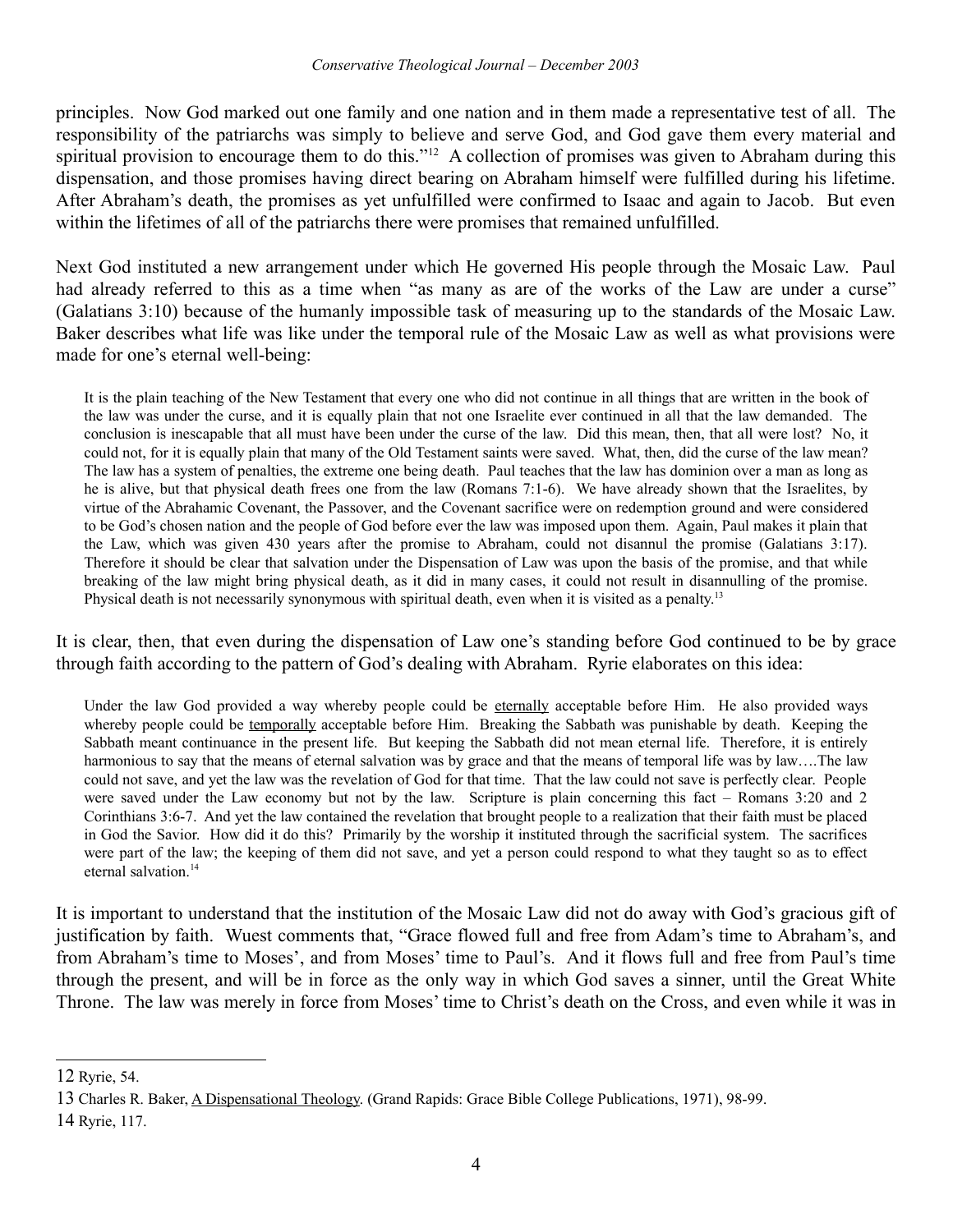force, God saved sinners by pure grace."<sup>[15](#page-4-0)</sup>

In addition to this, it was *during* the dispensation of Law that God graciously amplified the "land" features of the Abrahamic Covenant (Deuteronomy 30:1-10), as well as graciously amplifying the "seed" promises to include the kingdom, house, and throne of David (2 Samuel 7:12-16; Psalm 89; Isaiah 9:6-7; Jeremiah 23:5-6; 30:8-9; 33:14-17, 20-21; Ezekiel 37:24-25; Daniel 7:13-14; Hosea 3:4-5; Amos 9:11). In Galatians 3:17, Paul is making the point that the Mosaic Law was never intended to annul any of the provisions of the Abrahamic Covenant nor to abolish the unconditional promises given through Abraham. Not only did the promises made to Abraham endure through the dispensation of Law, but God continued to elaborate upon them through the progress of revelation during that time.

## **Exegesis of Galatians 3:18**

 $\vec{\bf{c}}$ *i* γα'ρ έκ νόμου <sup>'</sup>η κληρονομία (for if by law [is] the inheritance), οὐκέτι ἐξ ἐπαγγελία' ([it is] no longer by promise), τω<sup>'</sup> δε' 'Αβραα'μ (but to Abraham) **δι' επαγγελία' κεχάρισται 'ο θεό** (by means of promise God has given it)**.**

 $\gamma \dot{\alpha}$  (*for*) at the beginning of this verse introduces Paul's on-going explanation of what he has just stated. Regarding the connection between Galatians 3:17 and 3:18, Lenski comments that, "*For* makes still clearer the fact that the law, which came into being hundreds of years later than the testament, does not alter its confirmation, does not put its promise out of effect. Paul states it conditionally: 'If the inheritance (is derived) from law, no longer (is it derived) from promise.' If, since the days of Moses and Sinai, the source of the inheritance lies in the law, then a mighty reversal has certainly taken place, then the source is no longer what it was before in Abraham's time and in the centuries following, namely promise. Then no one is able to get this inheritance by simply believing the promise as Abraham, the patriarchs, their families and descendants did during those centuries."<sup>[16](#page-4-1)</sup> If this were the case, then what did Abraham and all subsequent believers do for 430 years until the coming of the Law? This question is absurd because all of these people were justified by grace through faith, following the pattern of Abraham.

In Galatians 3:18 the words νόμου (*law*) and επαγγελία (*promise*) are both anarthrous. Wuest explains that the missing definite articles indicate that "Paul is speaking of them here in their character of two opposing principles."[17](#page-4-2) In other words, does the gracious inheritance given by God come by observing the principle of Law or the principle of Promise? Paul gives the answer in the final phrase: God has given it by the principle of Promise and not by the principle of Law. Regarding the logic of Galatians 3:18, Burton comments, "The implied object of the verb is evidently  $\tau\eta'v \kappa\lambda\eta\rho ovo\mu' \omega v$ . …The statement as a whole constitutes the minor premise of which the preceding sentence is the major premise. If the inheritance is by law, it is not by promise; but it is by promise; therefore it is not by law."<sup>[18](#page-4-3)</sup> [emphasis added]

One of the key terms in Galatians  $3:18$  is the word *inheritance* ( $\kappa\lambda n\rho ovou'(\alpha)$ , by which Paul means the inheritance of the promised blessings given by God through Abraham. "*Inheritance* is introduced by Paul into

<span id="page-4-0"></span><sup>15</sup> Kenneth S. Wuest, Galatians in the Greek New Testament. (Grand Rapids: Eerdmans Publishing Company, 1944), 105.

<span id="page-4-2"></span><span id="page-4-1"></span><sup>16</sup> R. C. H. Lenski, The Interpretation of St. Paul's Epistle to the Galatians. (Minneapolis: Augsburg Publishing House, 1937), 164. 17 Wuest, 102.

<span id="page-4-3"></span><sup>18</sup> Ernest DeWitt Burton, A Critical and Exegetical Commentary on the Epistle to the Galatians. (Edinburgh: T & T Clark, 1921), 186.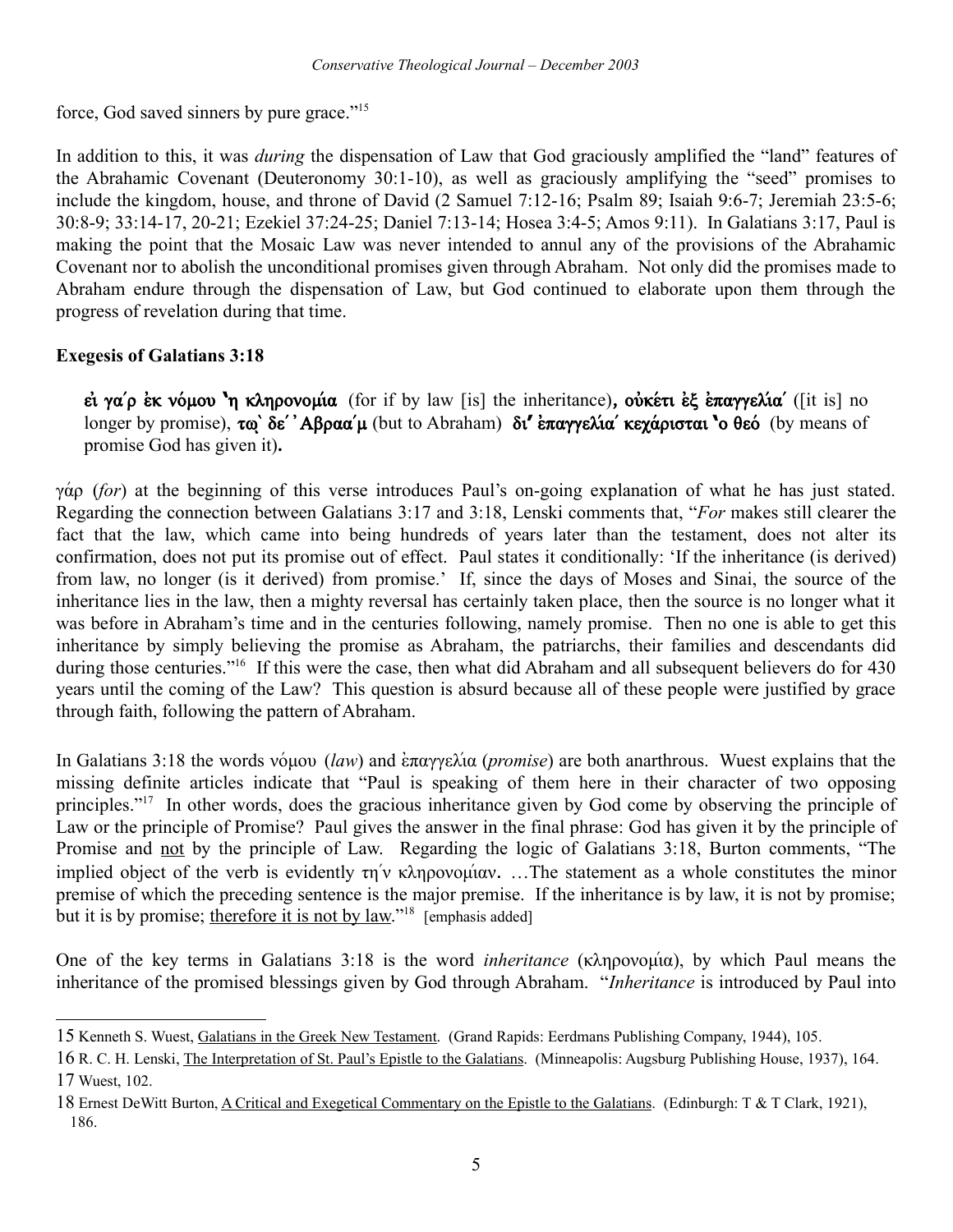the discussion here for the first time, though subsequently it plays a major role (κληρονομια, *inheritance* here; klhronomoς, *heir* at 3:29; 4:1, 7; klhronomew, *inherit* at 4:30; 5:21; with the idea being prominent in the illustration of 4:1-7, the allegory of 4:21-31, and the blessing of 6:16).<sup>"[19](#page-5-0)</sup> Bruce explains that the concept of inheritance was implicit in Paul's previous discussion of the covenant in Galatians 3:15-16.

The inheritance has been implied in vv 15-17; promises made with regard to a man's descendants involve the principle of inheritance. If the inheritance of Abraham's descendants were based on law -- more specifically, the Mosaic Law -- then it would belong to the people of the law, i.e. the Jewish nation. But if it is based on the promise made to Abraham, generations before the giving of the law, then the law cannot affect it. It belongs to the people of faith (cf. v7, oi  $\kappa \pi(\sigma \epsilon \omega \zeta)$  who, whether of Gentile or Jewish birth, are the true children of Abraham. And it is certainly on promise that the inheritance is based: τω δε' Αβραα'μ δι' επαγγελία ς κεχάρισται ο θεός -- by promise, and therefore by faith, for it was on account of his faith in the promise of God that Abraham was justified (v  $6$ ).<sup>[20](#page-5-1)</sup>

This emphasis on the inheritance coming through faith becomes an important assertion in Paul's argument against the Judaizing teachers in Galatia. In 3:17 Paul effectively disconnected the Law from the covenant using a temporal argument -- the Law which came 430 years afterward cannot annul a covenant previously confirmed by God. Now Paul separates the Law from the promise using a methodological argument -- the inheritance comes *by means of* the promise but not *by means of* the Law. Hansen elaborates on the impact this argument would have on the false teachers in Galatia:

In Paul's view, those who seek the inheritance through the law have failed to recognize the precedence of the promise in salvation history. They are left with only the law; they are excluded from the covenant; they have lost the inheritance. The redefinition of  $\kappa\lambda$ ηρονομία is an essential part of Paul's argument. The troublemakers' definition is reflected in the protasis of v. 18: εν νόμου ή κληρονομία. Keeping the law is considered to be a necessary condition for claiming the inheritance. Against this position, Paul defines the inheritance as  $\epsilon\xi$   $\epsilon\pi\alpha\gamma$  example  $\alpha$ . The precedence of the promise in salvation history, as Paul sees it, has already established the basis for this dissociation of  $\epsilon$ <sub>K</sub> νόμου ή κληρονομία from  $\epsilon \xi \epsilon \pi \alpha \gamma y \epsilon \lambda \alpha \zeta$ . Paul adds to this argument by drawing attention to the gift character of the promised inheritance. Paul points out the incompatibility between receiving the inheritance as a gift on the basis of a promise and receiving it as a payment for keeping the law.<sup>[21](#page-5-2)</sup> [emphasis added]

As Hansen has already mentioned, the verb κεγάρισται (*has graciously given*) is a key word in this passage. The perfect tense indicates that not only did God graciously promise the inheritance to Abraham at a time in past history, but He continues to keep specific promises in force at least through the time of the apostle Paul. Longenecker comments that, "The perfect tense ( $\kappa \epsilon \chi \alpha \rho \iota \sigma \tau \alpha$ ) identifies the inheritance as still being in force, so bringing to the fore Paul's underlying argument throughout vv 15-17... When speaking of acceptance before God and the reception of God's benefits, Paul insists that law and promise must be kept separate, for they operate on entirely different planes. To bring them together as equals, in fact, is to destroy all that God has graciously established by promise."<sup>[22](#page-5-3)</sup>

In addition to the implications of the perfect tense of this verb, Wuest explains that the meaning expressed by this verb was the ideal choice to communicate God's truth and to counter the claims of the Judaizers:

The word *gave* is from *charizomai*. This is a specialized word. It denotes not merely a gift, but a gift which is given out of the spontaneous generosity of the giver's heart, with no strings tied to it. The Greek word *grace* (*charis*) has the same root and the same meaning. Thus the word refers, not to an undertaking based upon terms of mutual agreement, but upon the free

<span id="page-5-0"></span><sup>19</sup> Longenecker, 134.

<span id="page-5-1"></span><sup>20</sup> F. F. Bruce, The Epistle to the Galatians. (Grand Rapids: Eerdmans Publishing Company, 1982), 174.

<span id="page-5-2"></span><sup>21</sup> Hansen, 128-129.

<span id="page-5-3"></span><sup>22</sup> Longenecker, 134.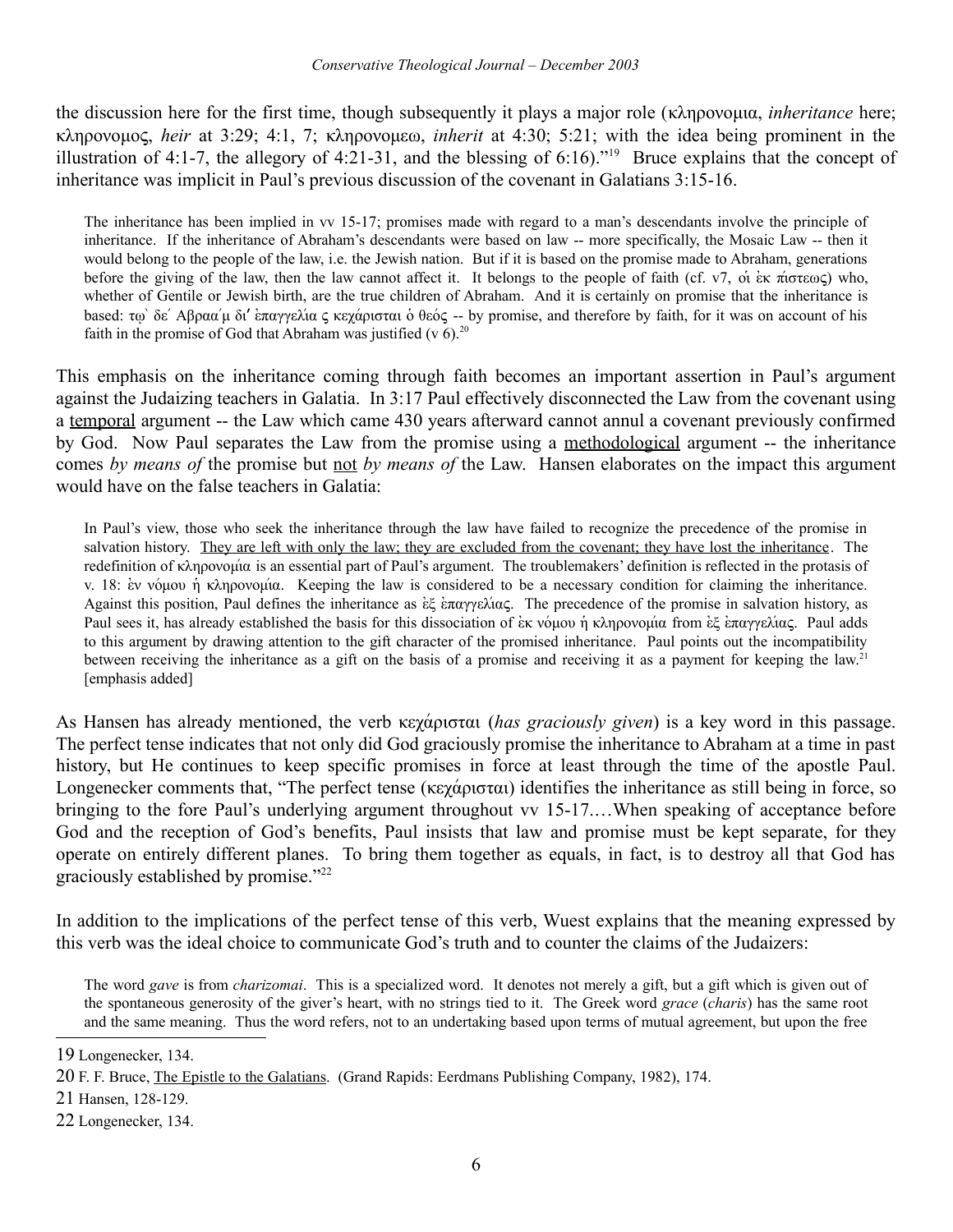#### *Conservative Theological Journal – December 2003*

act of one who gives something, expecting no pay for it. This at once shows the difference between law and grace. If salvation were by obedience to the law, that would mean that it would be based upon a mutual agreement between God and the sinner whereby God would obligate Himself to give salvation to any sinner who would earn it by obedience to the law. But the very genius of the word *charizomai* militates against the teaching of the Judaizers, namely, that salvation is by works. There is a Greek word *huposchesis* which is used of an offer based upon the terms of a mutual agreement. But it is not used here. Furthermore, the verb *gave* is in the perfect tense here, which tense speaks of a past completed act having present results. The past act of God giving the inheritance on the basis of a promise, has present results, present to the writer.<sup>[23](#page-6-0)</sup>

The structure of the final clause of 3:18 contains some features that are also worthy of note. First, the phrase "to Abraham" is put forward for emphasis, again stressing the importance of the example of Abraham in receiving the promises by faith alone apart from works of the Law. Next is the phrase "through promise" which emphasizes the means or method that God chose for the inheritance to be given. Then the subject of the sentence (*God*) is placed after the verb in the final emphatic position. Morris comments on this section as follows:

The concluding words of the verse are forceful: *to Abraham* comes first, for the example of the patriarch was specially important. *Through a promise*: the preposition indicates the means through which God conveyed his good gift; promise is very much in Paul's mind at this section of his argument; he uses the word 8 times in this chapter. He is emphasizing the fact that the gift God made to Abraham was far from being the result of law-keeping. It came to the great patriarch only by promise. The verb that follows is in the perfect tense, which indicates that the gift was complete and permanent. And the subject of the verb, *God*, comes last for emphasis. It was none less than God who made this gift.<sup>[24](#page-6-1)</sup>

### **Exegesis of Galatians 3:19**

Ti  $\omega$ <sup>v</sup>  $\psi$  over the law?)  $\tau \omega$   $\nu \pi \alpha \rho \alpha \beta \alpha \sigma \epsilon \omega \gamma \alpha \rho \rho \nu \pi \rho \sigma \epsilon \epsilon \theta \eta$ , (it was added for the sake of transgressions)  $\tilde{\alpha}$ χρις οὖ ἔλθη το' σπέρμα (until the Seed would come)  $\tilde{\omega}$  επήγγελται (to whom it has been promised), **διαταγει' δι' άγγέλων εν χειρι' μεσίτου** (having been ordained through angels by the hand of a mediator).

The subject of the initial interrogatory phrase is "the Law," which appears here with the definite article. Longenecker comments that, " $\acute{o}$  νόμος is certainly the Mosaic law, the article specifying that law which has repeatedly been referred to in the immediate context and earlier: the law that appeared 430 years after the Abrahamic covenant  $(3:17)$ ."<sup>[25](#page-6-2)</sup> In answer to this initial question regarding the purpose of the Law, the word *transgressions* is placed first to stress the characteristics of sin with which the Law was meant to interact. Wuest explains the significance of this special term:

The simple verb means 'to step,' the prefixed preposition, 'beyond.' It refers to the act of a person stepping beyond a fixed limit into forbidden territory. The word for sin is *hamartia* which meant in classical Greek 'to miss the mark,' and was used of a person who failed to hit a target…thus the word implies a deviation from the right course of action. But the word in the classics never had the idea of a willful transgression or overstepping of limitations with reference to conduct imposed by the deity….Before the law was given by Moses to Israel, the wrong doing of man was recognized as *hamartia*, sin, a deviation from the course of right conduct. But when the law was given, sin was seen to be, not merely the following of evil impulses, but the violation of explicit law. Thus, the exceeding sinfulness of sin was recognized by the human race, which otherwise might not have been evident. The law therefore was not given because of the existence of transgressions, but to show *hamartia* (sin) in its true light, an overstepping of what is right into the realm of what is wrong.<sup>[26](#page-6-3)</sup>

<span id="page-6-0"></span><sup>23</sup> Wuest, 102-103.

<span id="page-6-1"></span><sup>24</sup> Leon Morris, Galatians: Paul's Charter of Christian Freedom. (Downers Grove: InterVarsity Press, 1996), 112.

<span id="page-6-2"></span><sup>25</sup> Longenecker, 138.

<span id="page-6-3"></span><sup>26</sup> Wuest, 104.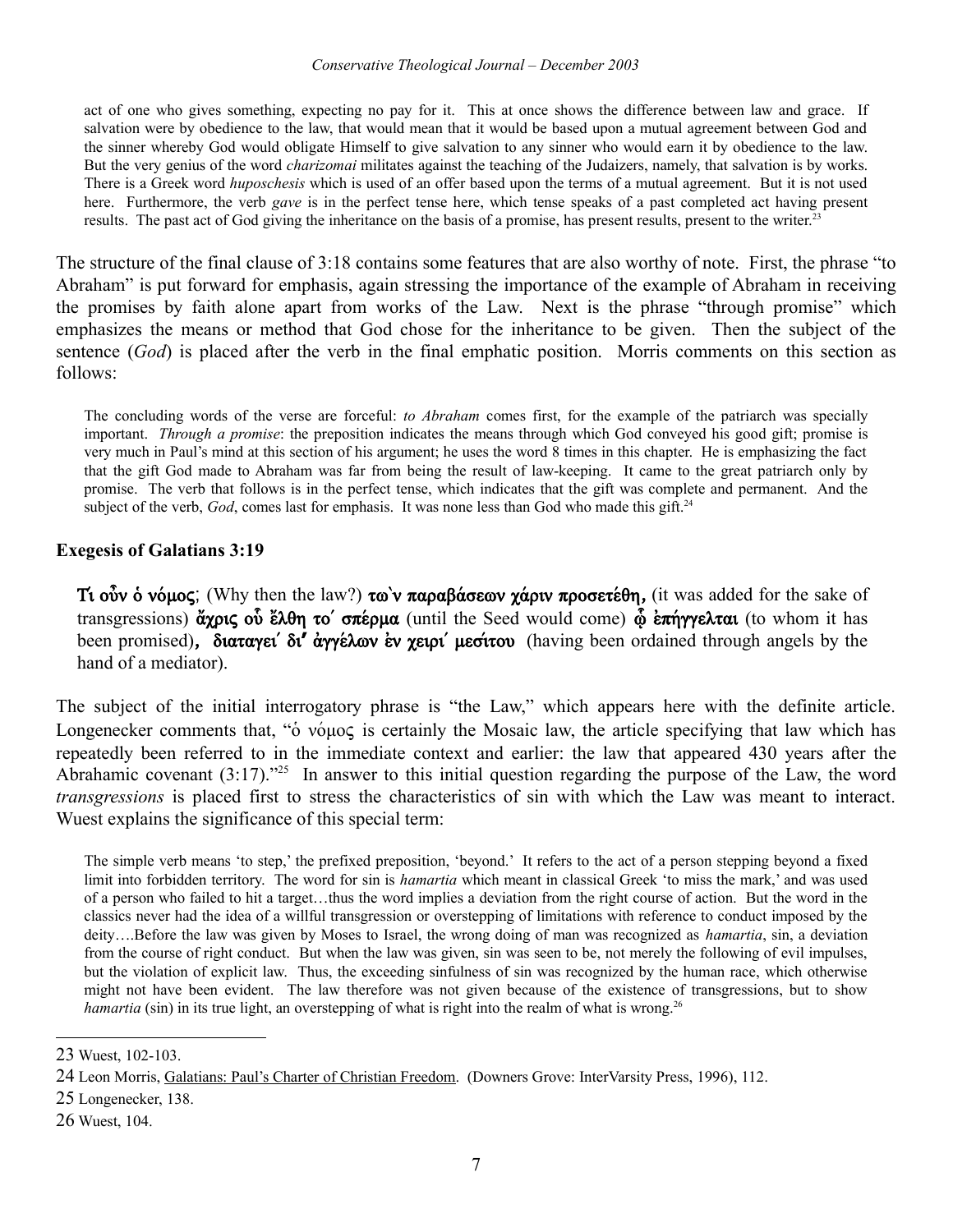Burton elaborates on the importance of Paul's choice of the word  $\pi \alpha \beta \alpha \beta \alpha \epsilon \omega$  in this verse: "The phrase is, therefore, by no means the equivalent of  $\alpha\alpha\gamma\alpha\gamma\alpha\gamma\gamma$ , and since the distinguishing feature of  $\pi\alpha\rho\alpha\beta\alpha\sigma\gamma\gamma$  is that it is not simply the following of evil impulse, but violation of explicit law, it naturally suggests, as involved in the  $\pi \alpha \beta \alpha \sigma \epsilon \omega v$ , the recognition of the sinfulness of the deeds, which otherwise might have passed without recognition."[27](#page-7-0)

There has been some debate about the meaning of the preposition  $\chi \dot{\alpha}$  (*for the sake of*) in this context, since it can have either a causative or telic sense. After carefully analyzing the usage as well as the context, Longenecker classifies the uses as either *causative* or *cognitive*. He makes the following observations about its use in this passage:

The prepositional use of  $\gamma \acute{\alpha} \rho \nu$ , which almost always appears after the word it governs, may be understood as either *cognitive* in function (i.e., 'to bring about a knowledge of' or 'point out' transgressions) or *causative* in function (i.e., 'to cause' or 'increase' transgressions). The noun  $\pi \alpha \alpha \beta \alpha \sigma \alpha$  has the sense of 'deviation from a standard or norm,' or of 'neglecting an obligation'….Both the immediate context and Paul's usual way of speaking about the function of the law favor a cognitive interpretation, that the law was given to bring about a consciousness of sin in sin-hardened humanity. For although '*because of transgressions*' can be understood in a causal fashion, '*to bring about or multiply sin*' makes little sense of the following temporal clause '*until the Seed to whom the promise was given should come*.'[28](#page-7-1)

As to the cognitive use of the preposition, Morris remarks that, "Without the law sinners would not recognize that they were sinners in God's sight (cf. Rom. 3:20; 4:15). The law was given not so much to take away sin as to show us how greatly we needed salvation."<sup>[29](#page-7-2)</sup> In a similar fashion, Baker elaborates on the cognitive purpose of the Law:

It is evident from such passages as Romans 3:20 and Galatians 2:16 that the law was not given to save man or to deliver him from the dominion of sin. It would thus appear that in the redemptive purposes of God, God placed His people under the Law before He sent His Son into the world to die for sin in order to first fully manifest the sinfulness of sin, so that the need for salvation might be fully realized and so that the magnitude of the worth of Christ's sacrifice might be better understood and appreciated.<sup>[30](#page-7-3)</sup>

The verb which is used to answer the question concerning the purpose of the Law is the aorist passive form of προστίθημι, "*it was added*." A key point about the meaning of this verb is stressed by Longenecker:

It introduces an important *temporal* point: the Mosaic law was brought into effect by God subsequent to his covenant of promise. The fact that the augmented  $\pi \rho \circ \sigma \dot{\tau}(\theta)$  and *to something already present*) appears in the text and not the simple verb τίθημι (place, set up) signals a nuance of disparagement and suggests that the law was not of the essence of God's redemptive activity with humankind. Or as Burton aptly puts it: " $\pi \rho \circ \sigma \varepsilon \dot{\tau}$  marks the law as supplementary, and hence subordinate to the covenant."<sup>[31](#page-7-4)</sup>

Bruce also explains that, "When Paul says that the law *was added*  $(\pi \rho o \sigma \epsilon \tau \epsilon \theta \eta)$ , he means that it was added to the human situation for a special purpose -- a purpose totally different from that of the promise."<sup>[32](#page-7-5)</sup> Here again

<span id="page-7-0"></span><sup>27</sup> Burton, 188.

<span id="page-7-1"></span><sup>28</sup> Longenecker, 138.

<span id="page-7-2"></span><sup>29</sup> Morris, 113.

<span id="page-7-3"></span><sup>30</sup> Baker, 98.

<span id="page-7-4"></span><sup>31</sup> Longenecker, 138.

<span id="page-7-5"></span><sup>32</sup> Bruce, 176.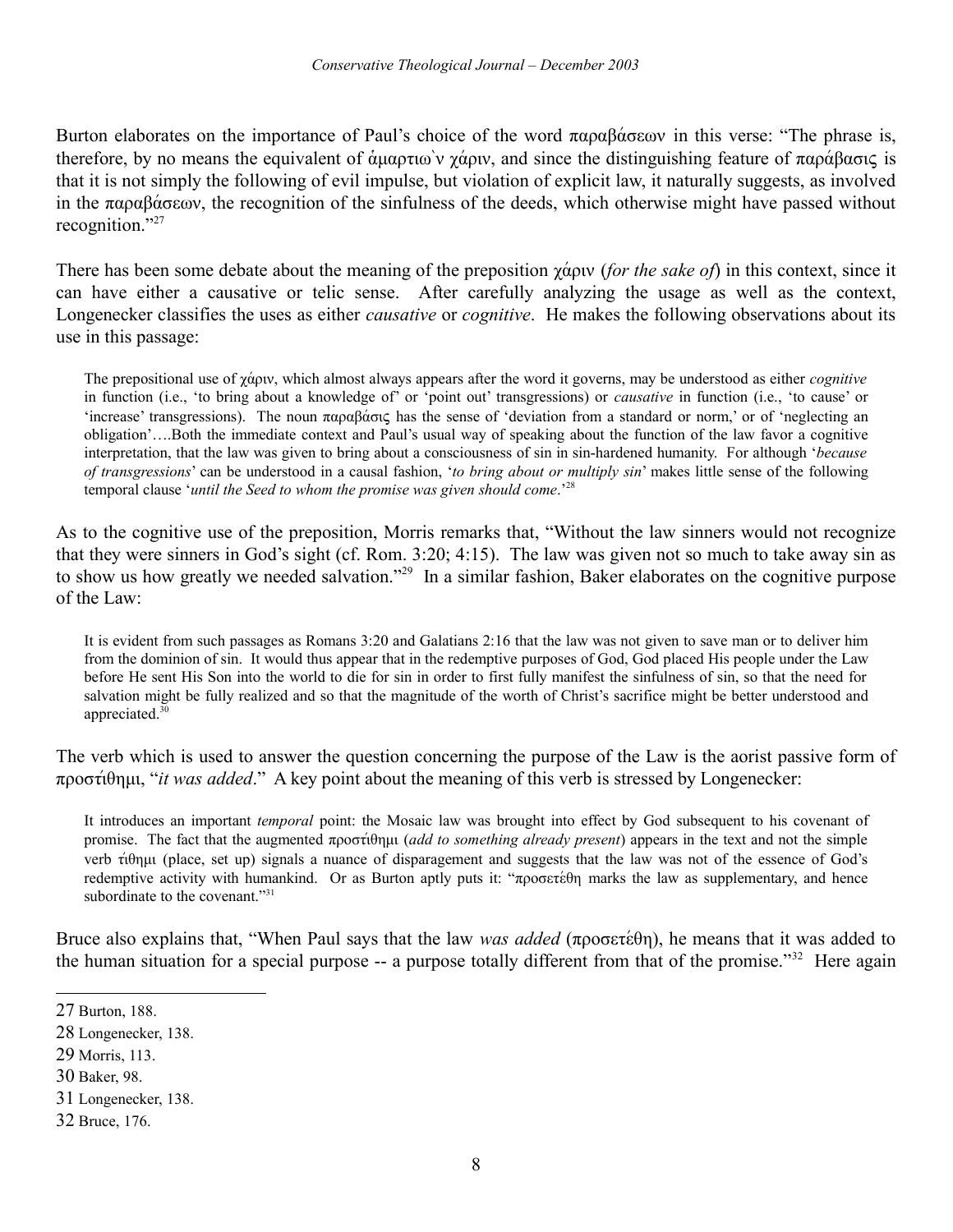we see that the apostle Paul (under the guidance of the Holy Spirit) has chosen the exact word required to communicate this truth without confusion.

Once again it is evident that Paul's line of reasoning makes use of temporal categories which also mark off the boundaries of dispensational arrangements that were put in place by God during the course of human history. Burton comments that, "The whole clause,  $\alpha_{\chi}$  etc., sets the limit to the period during which the law continues. Thus the covenant of promise is presented to the mind as of permanent validity, both beginning before and continuing through the period of the law and afterwards, the law on the other hand as temporary, added to the permanent covenant for a period limited in both directions."<sup>[33](#page-8-0)</sup> This use of temporal markers is even more obvious when the context of Galatians 3 and 4 is examined. Barrett outlines Paul's temporal logic in the following sequence:

- The thought of Gal. 3 and 4 is governed throughout by the idea of *terminus ad quem*:
- 3:19: It was added on account of transgressions *until* the seed should come.
- 3:23: *Before* faith came we were kept under guard under the law, shut up *until* faith should be revealed.
- 3:24: The law has been our tutor *up to the time* of Christ, that we might be justified by faith. *But now* that faith has come, we are *no longer* under a tutor.
- 4:1: *As long as* the heir is under age…*until* the time appointed by his father.
- 4:3: *When* we were under age…*but when* the fullness of the time came…
- The force of these temporal limits and contrasts cannot be missed.<sup>[34](#page-8-1)</sup>

Dunn also comments that, "We should not underestimate the significance at this point of Paul's assumption that the coming of Christ marked an eschatological division of time."[35](#page-8-2) After the atoning sacrifice of Christ, God put into place a new dispensational relationship which He communicated through additional revelation at that time. Ryrie explains the dispensational transition that is implied in Galatians 3:19.

After the coming of Christ, God's governing relationship with mankind was no longer through the Mosaic Law. The rent veil and the end of approach to God through the sacrificial system show this. Witness, too, the distinguishable difference in relation to justification as summarized by Paul in his sermon at Antioch in Pisidia: "Through Him everyone who believed is freed [justified] from all things, from which you could not be freed [justified] through the Law of Moses" (Acts 13:39). Here is unquestionably a distinguishable and different way of running the affairs of the world regarding man's responsibility in relation to the most important area of justification. With the coming of Christ the requirement for justification became faith in Him. This, too, is obviously a distinctive stage in the progress of revelation. Therefore, we conclude that a new dispensation was inaugurated, since the economy and responsibility changed and the new revelation was given.<sup>[36](#page-8-3)</sup>

Dunn elaborates on this by saying that, "The guardian role of the law was a kind of interregnum between the giving of the promise and its fulfillment (3:16-25). The law was a sort of regent during the time of Israel's minority (4:1-5). But that also means that this role was intended to end with the coming of 'the faith' (3:23-25), with the arrival of the promised seed (3:16), with the sending of God's Son (4:4). Coming to expression here is a fundamental feature of Paul's perspective -- his sense that the coming of Christ marked a climax and completion in God's overarching purpose. Here Christ is the promised seed: a new epoch in the fulfillment of God's promise to Abraham is underway. The sending of God's Son indicates that God's long-standing intention has reached its fulfillment at the appointed time (4:4) at the date set (4:2)."<sup>[37](#page-8-4)</sup> This again emphasizes the fact that promises made to Abraham under a completely different dispensational arrangement have enduring validity and

<span id="page-8-0"></span><sup>33</sup> Burton, 189.

<span id="page-8-1"></span><sup>34</sup> Barrett, 65.

<span id="page-8-2"></span><sup>35</sup> Dunn, 145.

<span id="page-8-3"></span><sup>36</sup> Ryrie, 34.

<span id="page-8-4"></span><sup>37</sup> Dunn, 143-144.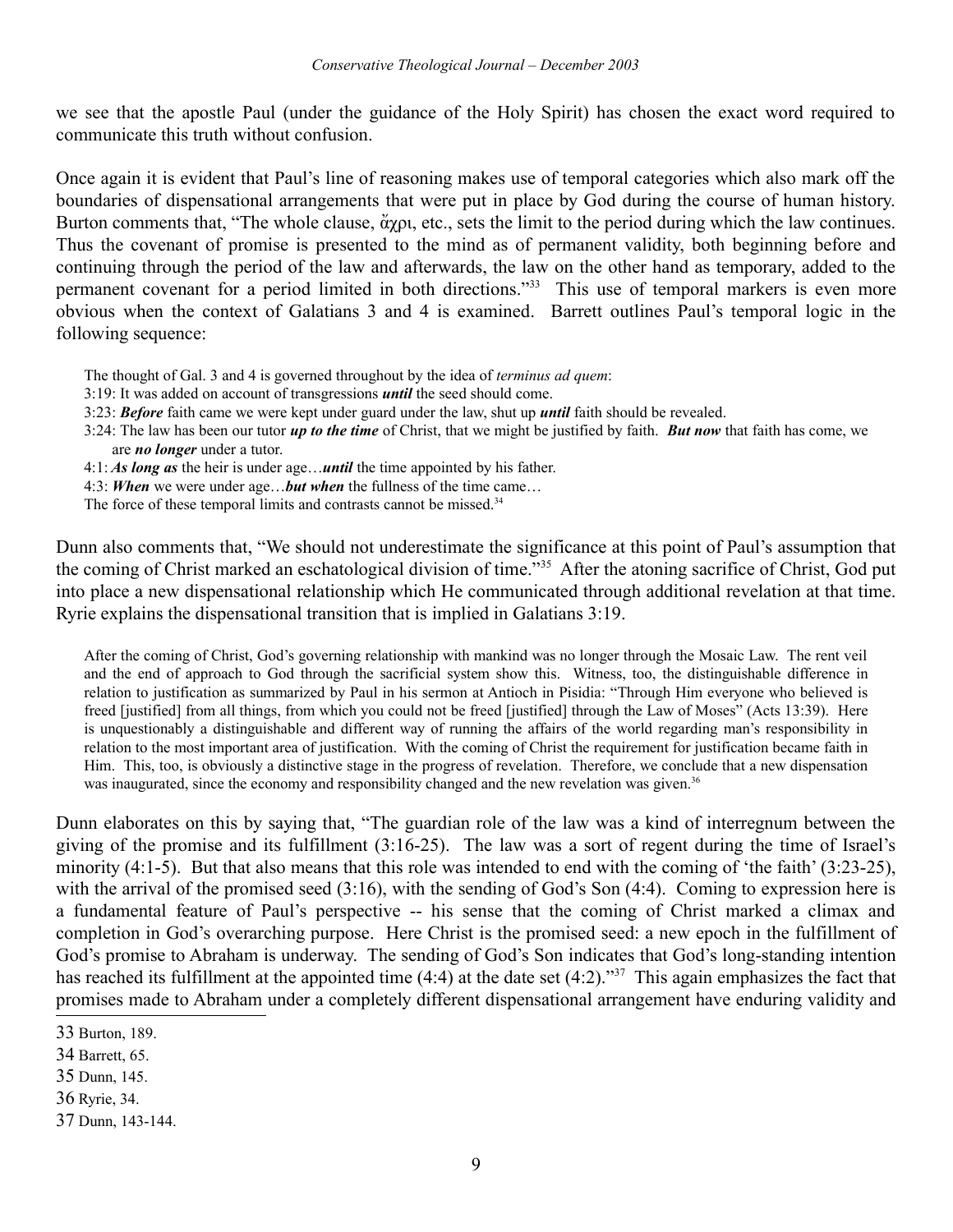fulfillments that cross dispensational boundaries.

The next significant term in Galatians 3:19 is the use of the word  $\sigma \pi \epsilon \rho \mu \alpha$  (*seed*), which Paul had previously identified as referring to Jesus Christ (3:16). Here Paul states that the Law was to be in effect until that point in human history when "the Seed" arrived on the scene. The logic involved in focusing *Abraham's seed* into a single individual (Jesus Christ), is explained by Barrett:

Jesus Christ is the seed ( $\sigma \pi \epsilon_D u \alpha$ ) of Abraham (Gal. 3:16). God's promise was addressed not only to Abraham but to his seed. Since Abraham has long since gone to his rest, it will be for and through the seed that the promise is fulfilled. It is certainly true that in Genesis the promises are not thought of as focused upon one person, but upon a long line of descent, involving in each generation a plurality of persons. The Hebrew *zera'* and the Greek  $\sigma \pi \epsilon \rho \mu \alpha$ , both translated *seed*, are both collective terms….Ishmael was, humanly speaking, Abraham's seed; but the Old Testament is clear that it is in the line of Isaac, not of Ishmael, that Abraham's seed was counted. Similarly in the next generation: of the twins, Jacob and Esau, one was loved and the other hated. In that generation too the collective *seed* was narrowed to one person. It is quite consistent with this approach that Paul should think of the *seed* of Abraham as eventually concentrated in the one person, Jesus Christ….It is Paul's teaching that election, predestination, is effected by God in Jesus Christ, and never apart from him; and it is in Jesus Christ that the whole body of Christians are what they are, as the context in Gal. 3 brings out.<sup>[38](#page-9-0)</sup>

In this way, Paul focused attention on Jesus Christ as the embodiment of God's promised blessings. Hansen explains that one of the consequences of this line of reasoning is that, "The messianic definition of  $\sigma \pi \epsilon \rho \mu \alpha$ removes Jewish national boundaries as the limits of the inheritance of the Abrahamic blessing. The link Paul makes between Abraham and Christ bypasses the Mosaic law and the Jewish nation as channels for the reception of the promises to Abraham, with the result that Christ alone is the channel of the promised blessing."<sup>[39](#page-9-1)</sup> [emphasis added] This opened a new doorway of blessing directly to the Gentiles, apart from the Mosaic Law.

One final feature of Galatians 3:19 which will be mentioned is the perfect tense of the verb  $\epsilon \pi \eta \gamma \gamma \epsilon \lambda \tau \alpha$  (*it has been promised*). Longenecker comments that, "The perfect tense of the deponent verb επαγγέλλομαι (*promise*) signals a past action with present results, thereby suggesting that the promise is still in effect. The whole clause beginning with the temporal conjunction  $\alpha_{\gamma}$  (*until*) sets the *terminus ad quem* for the law, just as  $\pi$ pooste $\theta$ n sets its *terminus a quo*. Thus the Mosaic law, for Paul, was intended by God to be in effect for God's people only up until the coming of Christ."[40](#page-9-2) In other words, the starting point as well as the ending point for the dispensation of Law is implicitly communicated in this single verse. Barrett also adds the following insights: "The law belonged strictly to the interim period between the time when it was given and the coming of the seed (άγρις οὗ ἔλθη το' σπέρμα, Gal. 3:19). A promise also is an interim arrangement, for a promise lapses as soon as it is fulfilled; the interim character of the law is thus not a disparagement of it. When the seed comes, both promise and law cease, in their old meaning. Law and promise, however, terminate in different ways, and the arrival of the seed who was to be both agent and recipient of the promise was the signal for the abrogation of the law."<sup>[41](#page-9-3)</sup> Since Paul was focusing specifically on the "blessing" promise of the Abrahamic Covenant, it is clear that the time for the fulfillment of this particular promise had indeed arrived for believing Jews and Gentiles alike. However, the other aspects of God's promises through Abraham still stand and await their future fulfillment. These promises include Israel's possession of the entire promised land (the Land Covenant), the enduring kingship promised to David as Abraham's seed (the Davidic Covenant), and the regeneration of all

<span id="page-9-0"></span><sup>38</sup> Barrett, 76-77.

<span id="page-9-1"></span><sup>39</sup> Hansen, 129.

<span id="page-9-2"></span><sup>40</sup> Longenecker, 139.

<span id="page-9-3"></span><sup>41</sup> Barrett, 60-61.